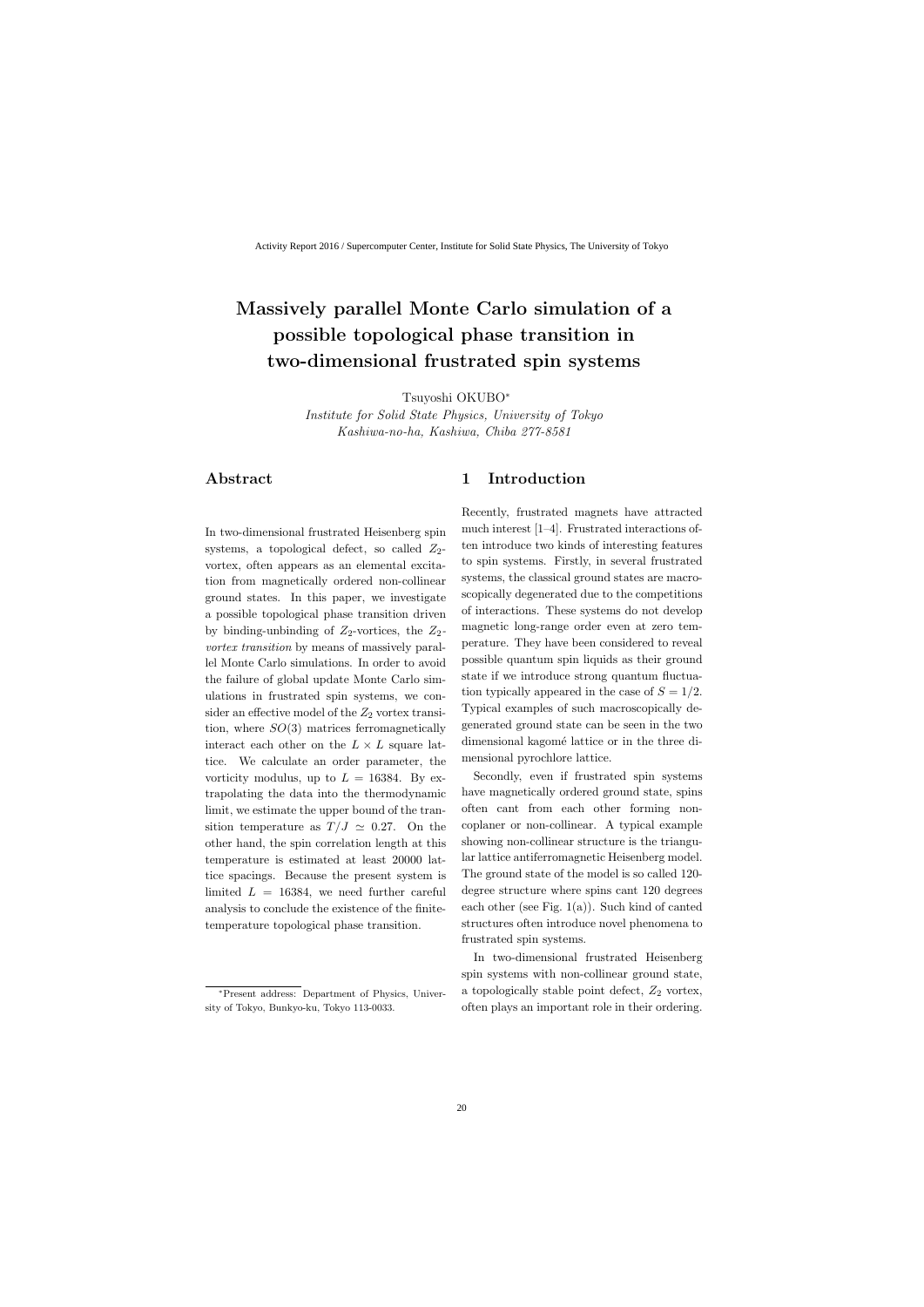

Figure 1: (a)Schematic view of 120-degree structure on the triangular lattice. (b) A local 120 degree structure together with the vector chirality  $\kappa \propto \vec{S}_1 \times S_2$  perpendicular to the plane. (c) A local  $SO(3)$  vectors  $\vec{a}, \vec{b}$ , and  $\vec{c}$ defined from a local 120-degree structure.

A possible topological phase transition driven by binding-unbinding of the  $Z_2$  vortices was proposed by Kawamura and Miyashita about 30 years ago [5]. In this  $Z_2$ -vortex transition, the spin correlation length keeps finite. At the  $Z_2$ -vortex transition temperature  $T_v$ , only the vortex correlation length characterizing the typical separation of the free vortices diverges. This is a sharp contrast to the case of the Berezinskii ‒ Kosterlitz ‒ Thouless (BKT) transition in two dimensional *XY* spin systems, where the spin correlation length diverges together with the vortex correlation length below the transition temperature [6, 7].

The nature of the possible  $Z_2$ -vortex transition has been investigated typically on the triangular-lattice Heisenberg antiferromagnet [5, 8–10]. Recent Monte Carlo (MC) simulation up to  $L = 1536$  suggested the occurrence of *Z*2-vortex transition at a finite temperature  $T_v/J \simeq 0.285$  with a finite spin-correlation length  $\xi \simeq 2000$  [8]. However, the existence of topological phase transition has not been fully resolved because the estimated spin correlation length at  $T_v$  is larger than the maximum system size  $L = 1536$ . In order to clarify the true nature of the  $Z_2$ -vortex transition, we need larger systems beyond the spincorrelation length at the transition temperature.

However the increase of the system sizes is not so easy because the cluster update MC techniques such as Swendsen-Wang and Wolff algorithms [11, 12] do not work efficiently in the case of frustrated spin systems. By using local update, typically we suffered from *critical slowing down* which means the relaxation time behaves as

$$
\tau \propto L^z,\tag{1}
$$

where *z* is usually  $z > 2$ . Thus, if we increase the systems size by twice as  $L' = 2L$ , we at least need four times long MC steps than that of *L* in order to obtain sufficient statistics. In addition, we also need to cover the increase of computational cost par unit MC step which is usually proportional to  $L^2$  in the case of twodimensional systems.

In order to overcome these difficulties, we consider the following strategy. First, we change the model from original frustrated triangular lattice model to a low temperature effective model where we consider *SO*(3) rotational matrices as elemental degree of freedoms. As we see in the followings, in this effective model the *SO*(3) matrices interact each other ferromagnetically and their is no explicit frustration. Thus we can introduce a cluster algorithm which seems to work well at least for smaller system [13, 14]. Second, in order to cover the increase of computational costs, we introduce MPI parallelization of a cluster MC algorithm based on the real space division. Note that in contrast to the local update MC, we need a global communication to determine the cluster structure in the case of global update.

By combining these two techniques, we perform massively parallel MC simulations for the system sizes up to  $L = 16384$ , which is ten times larger than the previous numerical simulations. It turns out that if we assume the existence of phase transition, the transition temperature  $T_v$  is estimated to be actually finite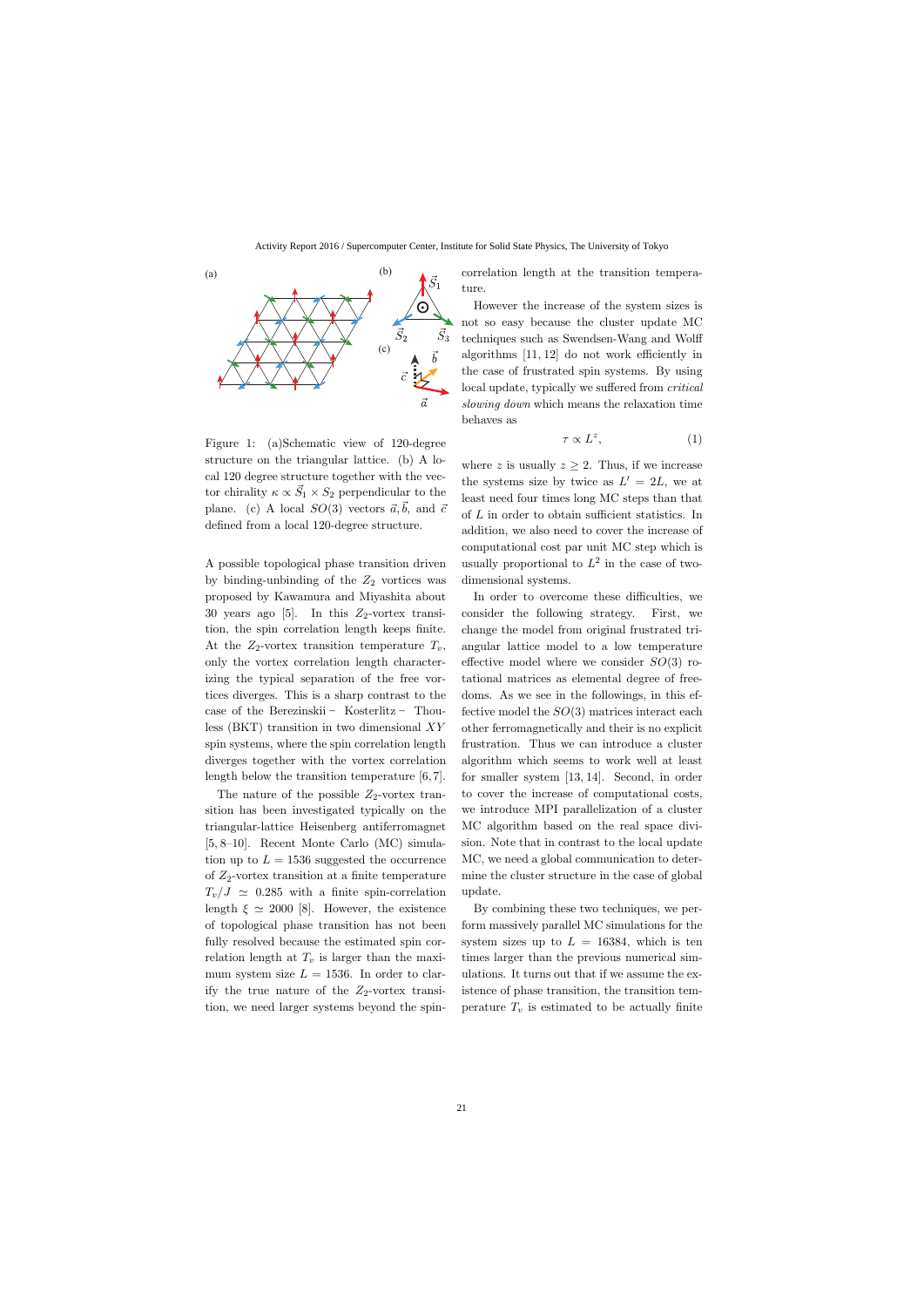by using finite size scaling. On the other hand, the spin correlation length at the estimated  $T_v$  is larger than the maximum system size  $L = 16384$ . Thus we need further studies to confirm the existence of  $Z_2$  vortex transition without doubt.

The rest of the paper is organized as follows. In Sec. 2 we introduce an effective model of the  $Z_2$ -vortex transition. Then we describe numerical methods to investigate the model in Sec. 3. The main results are provided in Sec. 4. Finally, we give concluding remarks and future issues in Sec. 5.

## **2 Model**

In order to investigate the possible  $Z_2$ -vortex transition, we consider an effective model which describes low temperature properties of several frustrated Heisenberg systems, *e.g.* the triangular lattice antiferromagnet Heisenberg model [14,15]. The Hamiltonian of the triangular lattice antiferromagnetic Heisenberg model is given by

$$
\mathcal{H} = J \sum_{\langle i,j \rangle} \vec{S}_i \cdot \vec{S}_j,\tag{2}
$$

where  $\vec{S} = (S_x, S_y, S_z)$  is a three-component unit-vector,  $J > 0$ , and  $\sum_{\langle i,j \rangle}$  means the sum over the nearest-neighbor pairs on the triangular lattice.

The ground state of the model is the 120 degree structure. Note that a "direction" of a 120-degree structure on a triangle can be characterized by a *SO*(3) matrix. For example, we construct three orthogonal unit vectors  $\vec{a}$ ,  $\vec{b}$ , and  $\vec{c}$  as

$$
\vec{a} = \vec{S}_1
$$
  
\n
$$
\vec{c} \propto \vec{S}_1 \times \vec{S}_2
$$
  
\n
$$
\vec{b} = \vec{c} \times \vec{a},
$$
\n(3)

(see Fig.  $1(b,c)$ ). Thus, a low-temperature effective model of the triangle lattice Heisenberg model is given by

$$
\mathcal{H}_{\text{eff}} = -\sum_{\langle i,j\rangle_t} \left( p_1 \vec{a}_i \cdot \vec{a}_j + p_1 \vec{b}_i \cdot \vec{b}_j + p_3 \vec{c}_i \cdot \vec{c}_j \right),\tag{4}
$$

where a set of vectors  $(\vec{a}_i, \vec{b}_i, \vec{c}_i)$  is located at a upper triangle of the original triangular lattice and  $\sum_{\langle i,j \rangle_t}$  is the sum over the nearest-neighbors on the coarse grained triangular lattice formed by upper triangles. Note that interaction coefficients  $p_1$  and  $p_3$  are nonnegative (ferromagnetic), and  $p_3$  is generally different from  $p_1$  because  $\vec{c}$  is perpendicular to the original 120-degree structure, while  $\vec{a}$  and  $\vec{b}$  are on the plane formed by the 120-degree structure. In a previous study done by Kawamura and Kikuchi, they used a model with  $p_3 = 0$  [15]. Because the the model only has ferromagnetic interactions, the underlying lattice structure might be irrelevant to the nature of the ordering. Thus, hereafter we consider the model on the square lattice for the simplicity.

By introducing a  $3 \times 3$  matrix  $R_i$  as  $R_i$  =  $(\vec{a}_i, \vec{b}_i, \vec{c}_i)$ , the Hamiltonian is transformed into the form as

$$
\mathcal{H}_{\text{eff}} = -\sum_{\langle i,j \rangle} \text{Tr} \ R_i^t P R_j, \tag{5}
$$

where  $P$  is a diagonal matrix  $P =$ diag  $(p_1, p_1, p_3)$ . From this notation, we can see that the Hamiltonian is unchanged under the transformation

$$
R_i' = U R_i V,\t\t(6)
$$

where *U* is a *SO*(3) rotational matrix and *V* is a  $O(2)$  rotational matrix which mixes  $\vec{a}$  and  $\vec{b}$ . Thus, the effective model often called as  $SO(3) \times O(2)$  model. At the special parameter  $p_3 = p_1$  the model becomes  $SO(3) \times SO(3)$ symmetric, *i.e.*, the Hamiltonian is unchanged under the transformation (6) with both of *U* and *V* are *SO*(3) matrices.

Because the effective model has  $Z_2$ -vortices as topological defects independent on the value of  $p_3$ , here we concentrate to the case  $p_3 = p_1$ .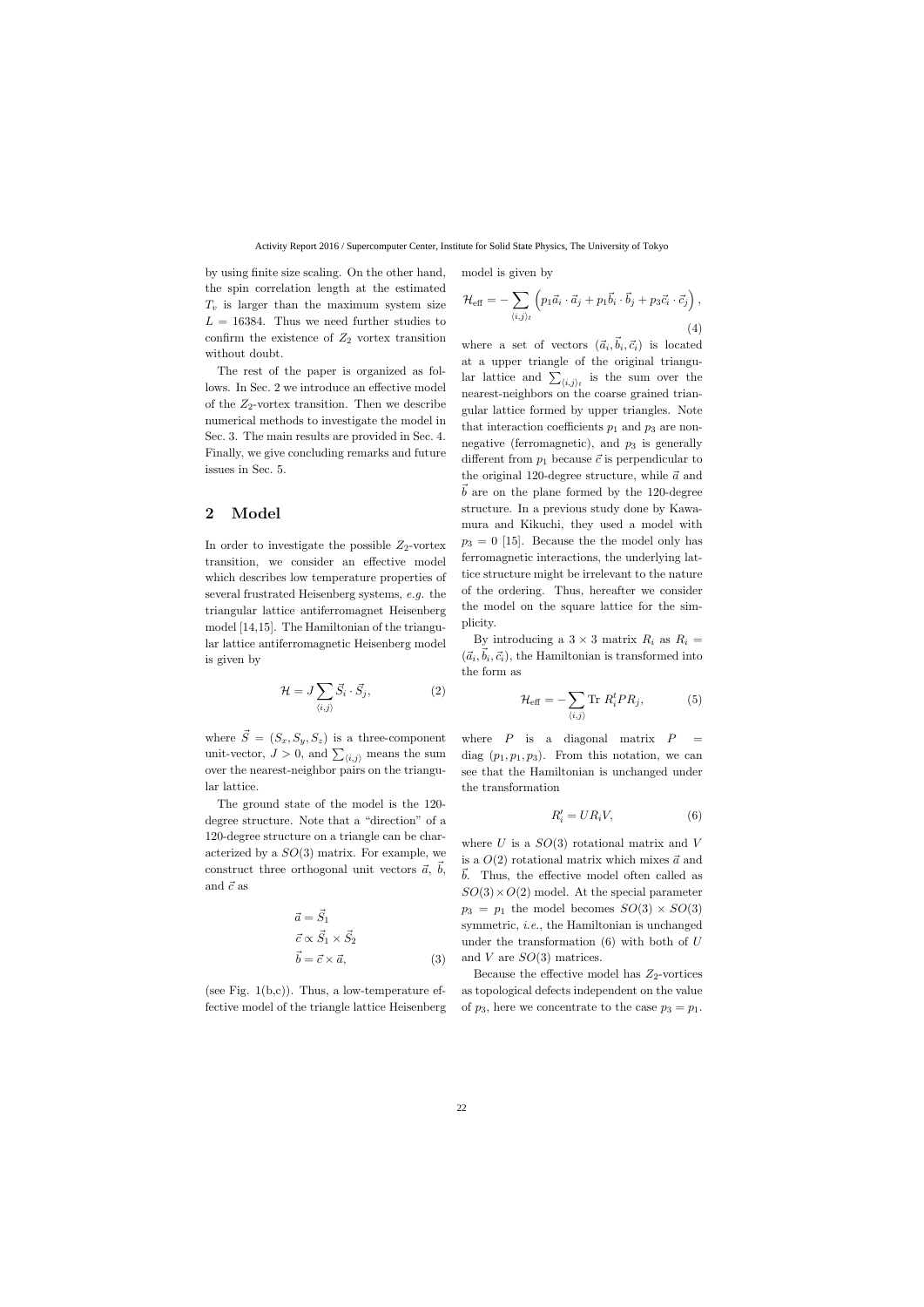In this special case, the  $SO(3) \times SO(3)$  model can be mapped onto so called *RP*<sup>3</sup> model [14]. In the *RP*<sup>3</sup> model *four-component* unit vectors  $\vec{S}_i = (S_{i,0}, S_{i,1}, S_{i,2}, S_{i,3})$ , interact through the ferromagnetic biquadratic interaction as

$$
\mathcal{H}_{RP^3} = -\tilde{J} \sum_{\langle i,j \rangle} \left( \vec{S}_i \cdot \vec{S}_j \right)^2.
$$
 (7)

The effective spin  $\vec{S}$  is related to the matrix  $R$ through the relation

$$
R_{kl} = 2\left(S_k S_l - \frac{1}{4}\delta_{k,l}\right) + 2\sum_{m=1}^{3} \epsilon_{klm} S_0 S_m + 2\left(S_0^2 - \frac{1}{4}\right)\delta_{kl}.
$$
 (8)

A general  $RP^{n-1}$  model defined as *n*component spin system interacting thorough the biquadratic term has been investigated, *e.g.*, as a model for liquid crystals [13, 16–18]. In the case of  $n = 2$ , the model is equivalent to the XY model and it exhibits the BKT transition on two-dimensional lattices. For  $n \geq 3$ , the two dimensional  $RP^{n-1}$  models have  $Z_2$ vortex excitations and they could exhibit the *Z*2-vortex transition, although no clear evidence of the transition has been reported. In the limit of  $n \to \infty$ , the model is soluble:the model exhibits a finite temperature first-order phase transition [17].

## **3 Method**

In order to investigate the *RP*<sup>3</sup> model on the  $L \times L$  square lattice, we perform MC simulations. Because the Hamiltonian contains no frustrated interactions, conventional cluster algorithms are likely to work efficiently. Actually, Kunz and Zumbach have proposed a Wolff-Swendsen-Wang type cluster algorithm for general  $RP^{n-1}$  models [13] and Caffarel *el al.*, have extended it to  $SO(3) \times O(2)$  model [14]. In their algorithm, first we generate a random (unit) vector  $\vec{e}$  in  $O(n)$  space, and then we calculate the projection of  $\vec{S}_i$  onto the  $\vec{e}$  as

 $\sigma_i = \vec{S}_i \cdot \vec{e}$ . Finally, we perform the Swendsen-Wang cluster algorithm [11] by constructing clusters defined through effective Ising variables  $\sigma_i$ .

Indeed, the Wolff-Swendsen-Wang algorithm for the  $RP^{n-1}$  and the  $SO(3) \times O(2)$ models have worked efficiently at least for smaller system sizes [13, 14]. On the other hand, for systems of  $L = O(1000)$ , we found that the relaxation of  $Z_2$ -vortex degree of freedoms feel a kind of critical slowing down and the total relaxation time scaled as  $\tau \propto L^z$ , where  $z \approx 2$ . Thus, for the present model the cluster algorithm works not surprisingly well, although it can largely reduce the relaxation time from that of the local updates.

In order to investigate much larger sizes than the previous simulations, we also implemented MPI parallelization of the Wolff-Swendsen-Wang algorithm. We split the twodimensional square lattice into  $M \times M$  cells, and a MPI process is assigned to each cell (see Fig. 2). In total, we have  $M^2$  MPI processes. A MPI process store the information of spins in its cell. Different from the local update methods, we need global communication to perform the cluster algorithm. For this purpose, we implemented a simple hierarchical communication, known as the butterfly type communication.

In Fig. 3, we show benchmark results of our code performed at the K computer and the previous ISSP super computer, Kashiwa. We performed the benchmark up to 16384 MPI processes (2048 nodes) at the K computer and up to 1024 MPI processes (128 nodes) with the flat MPI parallelization. Although the parallelization efficiency is lower than the ideal scaling for large nodes, we can get sufficient speed-up by using MPI parallelization. Based on benchmark calculations, we performed the product calculations *e.g.* of the largest size  $L = 16384$  on 512 node of the K computer.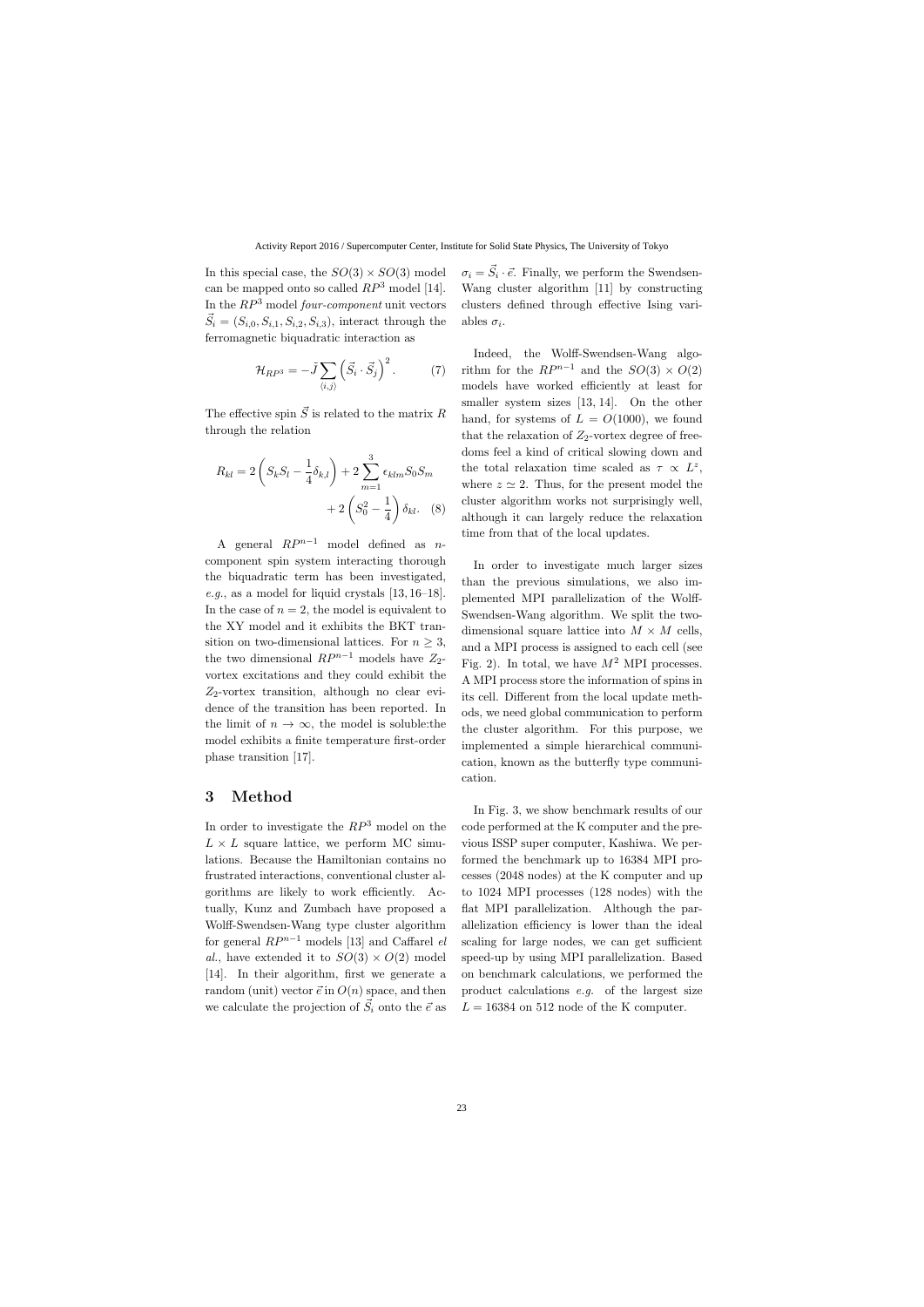

Figure 2: Schematic view of assignment of MPI processes on the square lattice together with a cluster determined by *e.g.* Wolff-Swendsen-Wang algorithm. Because two sites on a cell could be connected through the all other cells, we need information of the whole system to detect the cluster structure.

#### **4 Results**

By using parallel Wolff-Swendsen-Wang algorithm, we performed MC simulation of the  $RP^3$  model on the square lattice up to  $L =$ 16384. The calculations have been performed in the K computer and the system B in ISSP University of Tokyo.

In Fig. 4, we show the vortex density  $n_v$  for various system sizes. We define vortices on every elemental plaquet of the square lattice, and  $n_v$  is defined as the ratio between the number of vortices and the volume *L* 2 . The vortex density does not show strong size dependence and it rapidly varies around  $T/\tilde{J} \simeq 0.28$ . In the low temperature phase, the vortices appear only as pairs and the vortex density is expected to be described by the thermal activation of such pairs. The inset of Fig. **??** shows the semi-log plot of  $n_v$  as a function of  $\tilde{J}/T$ . For  $T \geq 0.28 \tilde{J}$ , we see clear deviation from the low-temperature behavior  $n_v \propto e^{-\mu/T}$ , indicating at least something happens in the vortex sector around  $T/\tilde{J} \simeq 0.28$ . However, note



Figure 3: Benchmark results of MPI parallelized cluster MC method for *RP*<sup>3</sup> model. The speed up is the inverse of elapsed time normalized at 1, 1024, and 4096 MPI processes for  $L = 4096, 8192,$  and 16384, respectively. In this benchmark calculation, we include not only the MC updates but also calculation of observable. The calculations performed at the K computer and ISSP super computer (Kashiwa) with flat MPI parallelization.

that  $n_v$  contains information from both of free and paired vortices, while *Z*2-vortex transition is governed by a binding-unbinding of free vortices. At the phase transition, the density of the free vortices becomes zero, while  $n<sub>v</sub>$  keeps finite due to the contribution from paired vortices. Thus, we need a proper order parameter for  $Z_2$ -vortex transition rather than  $n_v$ .

In order to further clarify the existence of *Z*2-vortex transition, here we investigate the so called *vorticity modulus* as an order parameter of the topological phase transition [10, 15]. The vorticity modulus is conceptually defined through the free energy deference between the cases with and without a free vortex [15]. The free energy difference *V* is expected to show logarithmic size dependence for sufficiently large *L* as

$$
V = C + v \log L,\tag{9}
$$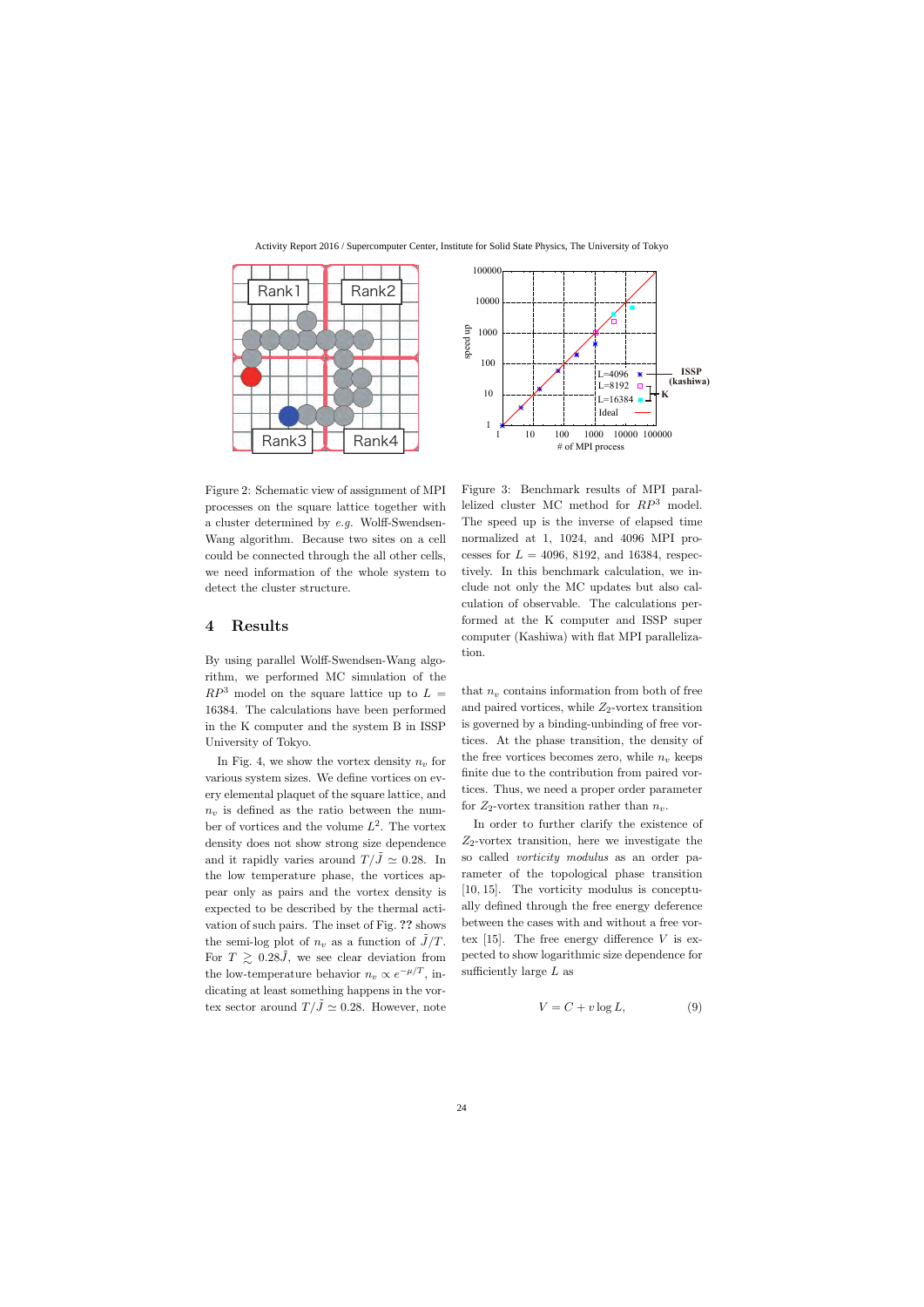

Figure 4: Temperature dependence of the vortex density. Red arrows indicate the position of  $T/\tilde{J} = 0.28$ , where the vortex density rapidly varies. The inset shows the vortex density in the semi-log plot as a function of  $1/T$ .

and the coefficient  $v$  before  $\log L$  is the vorticity modulus. In the thermodynamic limit, the vorticity modulus is equal to zero  $(v = 0)$  for  $T > T_v$  and it is finite  $(v > 0)$  for  $T < T_v$ . Thus we can determine the transition temperature *T<sup>v</sup>* through size and temperature dependence of the vorticity modulus es.

In actual calculation, we assume a simple vortex structure and calculate the free energy difference at size  $L, V(L)$ , through the fluctuation in the equilibrium configurations under the periodic boundary condition;it is similar to the conventional calculation of the helicity modulus [10]. Then, we extract the vorticity modulus  $v$  by using  $V(L)$ s of two system sizes  $L_1$  and  $L_2$  as

$$
v(L_1, L_2) \equiv \frac{V(L_1) - V(L_2)}{\log L_1/L_2}.
$$
 (10)

In Fig. 5, we plot thus obtained vorticity moduluses for various sizes, where we set  $L_2 =$  $L_1/2$ . As we expect, for sufficiently high temperature  $v \approx 0$ , and for  $T \lesssim 0.28 \tilde{J}$ ,  $v > 0$ . We also see that as decreasing the temperature, *v* becomes negative sightly higher tem-

perature before  $v > 0$ . It might be a finite size effect comes from *e.g.* the size dependence of *C* term in Eq. (9). However, owing to this negative part, we can easily define a characteristic temperature  $T_{\nu}(L)$  as the temperature where *v* change the sign, which is expected to converge to the true transition temperature  $T_v$  in the thermodynamic limit.



Figure 5: Vorticity moduluses obtained by MC simulations for  $128 \le L \le 16384$ . The vorticity modulus is calculated through Eq. (10) by setting  $L_2 = L_1/2$ .

In Fig. 6, we plot the the characteristic temperature  $T_v(L)$  as a function of the system size, where we set  $L = (L_1 + L_2)/2$ . Because the correlation length for vortices  $\xi_v$ , which could be defined as characteristic separation length of the free vortices, diverges exponentially at  $T_v$  as

$$
\xi_v \propto \exp\left[\frac{A}{(T-T_v)^{\alpha}}\right]
$$
  $(T > T_v),$  (11)

we expect that  $T_v(L)$  converges to  $T_v$  by logarithmic form as

$$
T_v(L) = T_v + a \left[ \log(L/L_0) \right]^{-\frac{1}{\alpha}} \qquad (12)
$$

[8]. In the previous MC simulation of the triangular lattice antiferromagnetic Heisenberg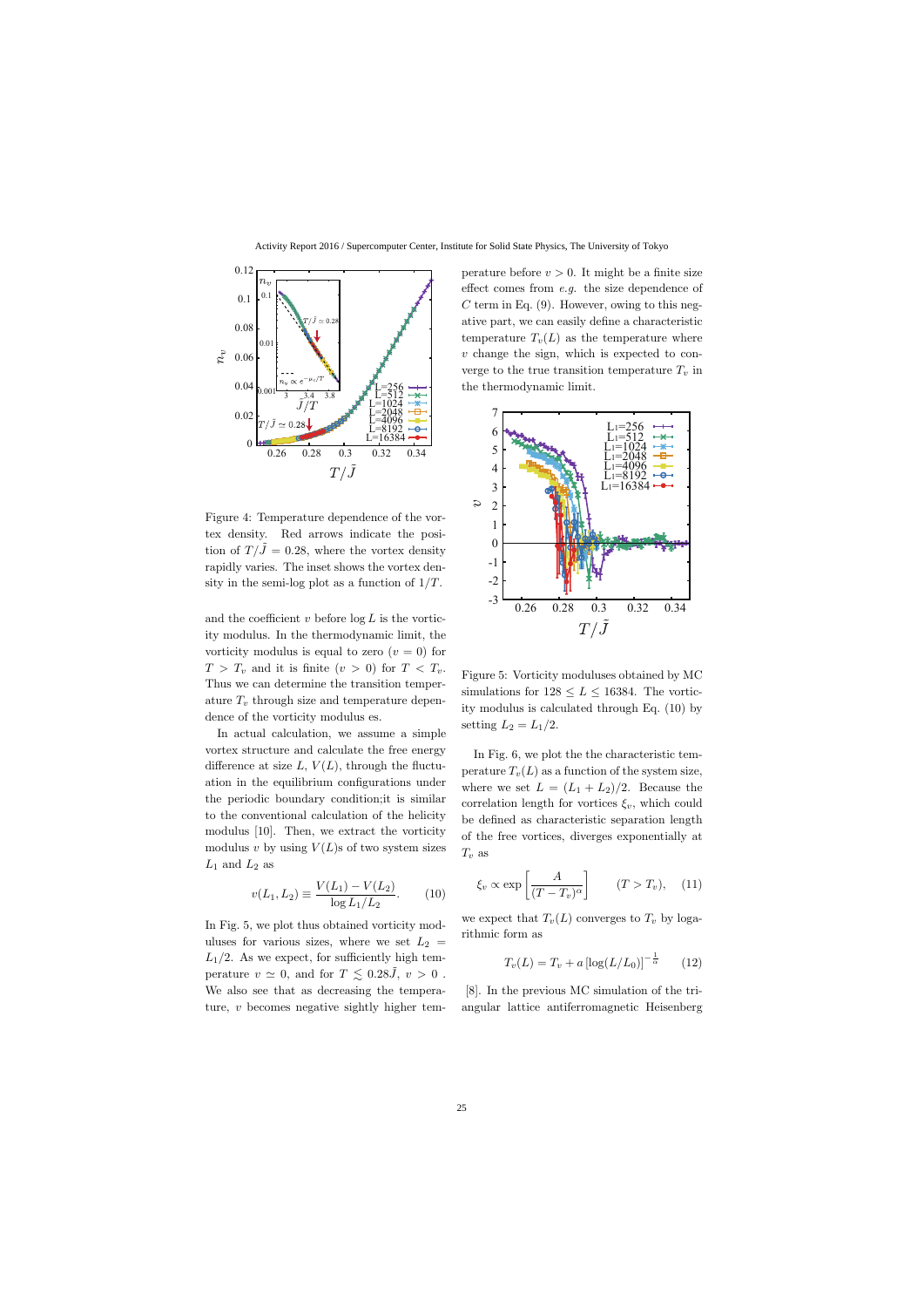model,  $\alpha$  was estimated as  $\alpha = 0.42 \pm 0.15$ [8]. The estimated  $\alpha$  is not so different from  $\alpha = 0.5$ , which is the case of BKT transition. Note that even if there is no  $Z_2$  vortex transition, Eqs. (11) and (12) are applicable by setting  $T_v = 0$  and  $\alpha = 1$  [19].



Figure 6: Extrapolation of characteristic temperature  $T_{\nu}(L)$  to the thermodynamics limit. Based on Eq. (12), we extrapolated the data by assuming three kind of situations: (red)  $(\alpha = 0.5, L_0 = 1)$ , (blue)  $(\alpha = 0.5)$ , and (black)  $(\alpha = 1, T_v = 0)$ .

Based on Eq. (12), we extrapolate  $T<sub>v</sub>(L)$  to the thermodynamic limit by assuming  $\alpha = 0.5$ or  $\alpha = 0$ , which correspond to assuming finite temperature  $Z_2$ -vortex transition or no  $Z_2$ vortex transition, respectively. In the former case, we also try two extrapolations by fixing  $L_0 = 1$  or freely change  $L_0$  because  $L_0 = 1$  was used in the analysis of the triangular lattice antiferromagnetic Heisenberg model [8]. The fitting curves are also plotted in Fig. 6. The two curves assuming  $\alpha = 0.5$  give  $T_v/\tilde{J} \simeq 0.269$ and  $T_v/\tilde{J} \simeq 0.250$  for fixed  $L_0 = 1$  and free  $L_0$ cases, respectively. There extrapolation indicate that if we assume the existence of the *Z*<sup>2</sup> vortex transition, indeed we obtain finite transition temperature. However, note that the fitting curve obtained by assuming  $\alpha = 1.0$  and  $T_v = 0.0$  seems to be not bad except for the

largest size data. Unfortunately, the statistical error of the largest size is rather large and it is difficult to exclude the possibility of no phase transition from the present data set.

In addition, as we can see from the "spin" correlation length<sup>1</sup> plotted in Fig. 7, even at the higher estimation of the transition temperature,  $T_v/\tilde{J} = 0.269$ , the correlation length seems to be longer than the largest system size of the present simulation,  $L = 16384$ . It means that although we investigated the model ten times larger than the previous simulations, the situation remains unclear for persons skeptical about the  $Z_2$ -vortex transition because we cannot ruled out the possibility of "fictitious order" due to smaller systems sizes than the spin correlation length. Thus, we probably need much larger scale calculations to conclude the existence of the  $Z_2$ -vortex transition without doubt. From the present data, we only conclude that the upper bound of the  $Z_2$ -vortex transition is  $T_v/\tilde{J} = 0.27$ .

#### **5 Conclusion**

In this paper, we investigated the possible topological phase transition, the  $Z_2$ vortex transition, in two-dimensional frustrated Heisenberg spin systems. The most characteristic feature of the  $Z_2$ -vortex transition is that the spin correlation length at the phase transition keeps finite and only the topological nature, existence of free vortices, changes at the phase transition. In order to clarify the existence of transition and to distinguish with a cross over by numerical simulations, we need to calculate larger systems than the spin correlation length at the transition temperature. We attacked this challenging problem by investigating the *RP*<sup>3</sup> model on the square lattice as an effective model for the  $Z_2$ -vortex transition.

<sup>&</sup>lt;sup>1</sup>Here we define correlation length through the ferro nematic correlation of  $\vec{S}_i$  in  $RP^3$  model, or equivalently through the ferromagnetic correlation of  $\vec{a}$ ,  $\vec{b}$ , or  $\vec{c}$  in  $SO(3) \times SO(3)$  model.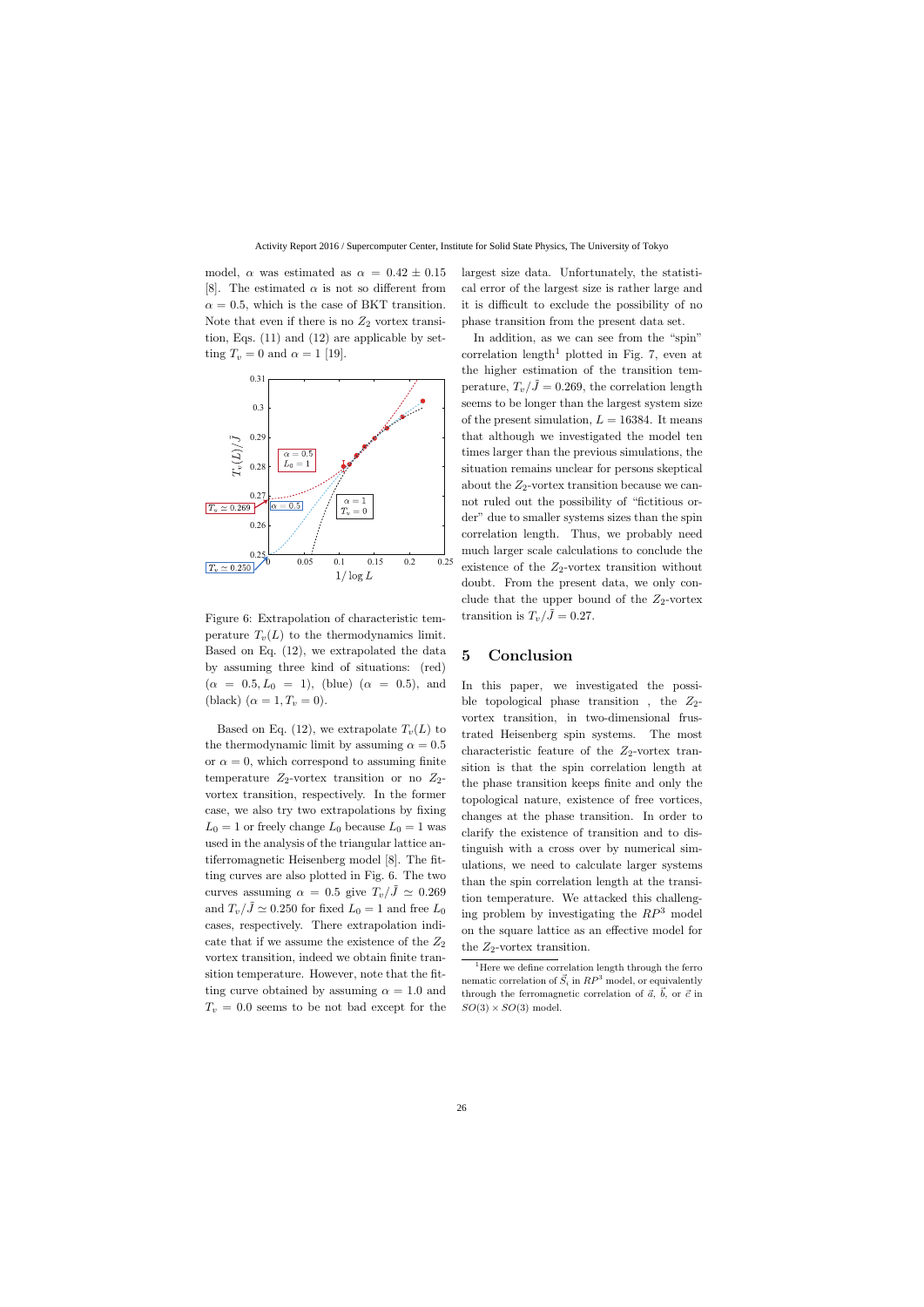

Figure 7: "Spin" correlation length of *RP*<sup>3</sup> model for various system sizes. red and blue arrows indicate the position of estimated  $T_v$ s,  $T_v/\tilde{J} \simeq 0.269$  and  $T_v/\tilde{J} \simeq 0.250$ , respectively.

By using massively parallel cluster MC simulation, we successfully equilibrated the system up to  $L = 16384$ . We extrapolated the characteristic temperature to the thermodynamic limit by assuming the scaling of the *Z*2-vortex transition, and obtained an upper limit of the transition temperature  $T_v/\tilde{J} \simeq 0.27$ . However, when we extrapolated the data by assuming no phase transition, it also gave us satisfactory fittings. In addition, the spin correlation length at  $T_v$  seems to be clearly beyond the maximum size  $L = 16384$ . These analysis indicates that although we have performed ten times larger size than the previous MC simulation, it is still difficult to show the existence of  $Z_2$ -vortex transition without doubt.

## **Acknowledgement**

This work was done in collaboration with Naoki Kawashima at ISSP, University of Tokyo. The numerical calculations were performed on the K computer at RIKEN, on System B (both of Kashiwa and Sekirei) and

on System C at ISSP, University of Tokyo, through supports of the HPCI System Research project (hp150116) and the Computational Materials Science Initiative (CMSI) supported by Ministry of Education, Culture, Sports, Science, and Technology, Japan. The present work is financially supported by JSPS KAKENHI No. 15K17701.

#### **References**

- [1] *Frustrated Spin systems* edited by H.T. Diep, (World Scientific Publishing, Singapore, 2004).
- [2] *Introduction to Frustrated Magnetism* edited by C. Lacroix, P. Mendels, and F. Mila, (Springer, Berlin, 2011).
- [3] Special Topics on Novel States of Matter Induced by Frustration, edited by H. Kawamura, J. Phys. Soc. Jpn. **79**, 011001- 011012 (2010).
- [4] L. Balents, Natreu **464**, 199 (2010).
- [5] H. Kawamura and S. Miyashita, J. Phys. Soc. Jpn. **53** 4138 (1984).
- [6] V. L. Berezinskii, Sov. Phys. JETP **32**, 493 (1971).
- [7] J. M. Kosterlitz, and D. J. Thouless, J. Phys. C: Solid State Phys. **6**, 1181 (1973).
- [8] H. Kawamura, A. Yamamoto, and T. Okubo, J. Phys. Soc. Jpn. **79**,023701 (2010).
- [9] T. Okubo and H. Kawamura, J. Phys. Soc. Jpn. **79**,084706 (2010).
- [10] B. W. Southern and H.-J. Xu, Phys. Rev. B **52** R3836 (1995).
- [11] R. H. Swendsen and J.-S. Wang, Phys. Rev. Lett. **58** 86 (1987).
- [12] U. Wooff, Phys. Rev. Lett. **62** 361 (1989).